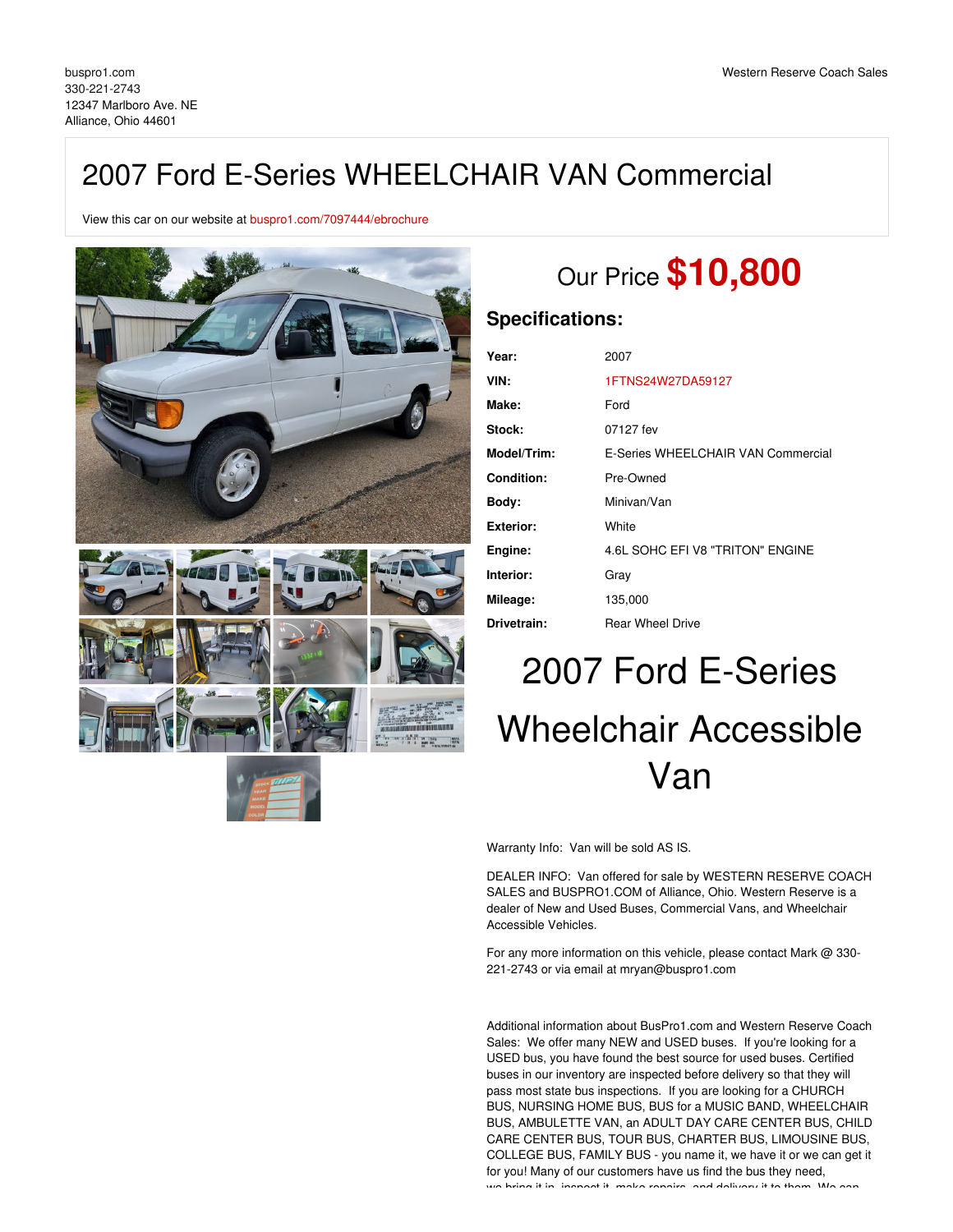we bring it in, inspect it, make repairs, and delivery it to them. We can do the same for you. Buy your next bus from Western Reserve Coach Sales and BusPro1.com and you will not be disappointed! Other buses we have furnished: showroom buses, tour buses, charter buses, team buses, university and college buses, ambulette buses, medical transport buses, emergency personnel buses, child care buses, family buses, and more. You name it, we probably have done it!

Areas served: BusPro1.com and Western Reserve Coach Sales are located in Alliance , Ohio - 60 miles southeast of Cleveland , Ohio ; 25 miles east of Akron , Ohio ; 20 miles east of Canton, Ohio; and 30 miles east of Youngstown, Ohio. We are also conveniently located within a comfortable driving distance to Pittsburgh , Pennsylvania - 100 miles; Columbus , Ohio - 150 miles; Toledo , Ohio - 120 miles; Cincinnati , Ohio - 250 miles; and Detroit , Michigan - 200 miles. We have customers from all over the country including California , New York , West Virginia , Kentucky , New Jersey , Virgina , Utah , North Carolina , South Carolina , Florida , Georgia , Tennessee , Iowa , Illinois , Indiana , Alabama , New Mexico , Missouri , New Hampshire , Vermont , Rhode Island , Massachusetts , Connecticut , Delaware , Maryland , Wisconsin , and Minnesota . We have also sold buses to customers in Canada - Ontario , Nova Scotia , New Brunswick , Saskatchewan , British Columbia , and Quebec . Some of our buses have made it to Mexico and Central America , as well as Europe and the Middle East .

#### THANK YOU!

2007 Ford E-Series WHEELCHAIR VAN Commercial

Western Reserve Coach Sales - 330-221-2743 - View this car on our website a[tbuspro1.com/7097444/ebrochure](https://buspro1.com/vehicle/7097444/2007-ford-e-series-wheelchair-van-commercial-alliance-ohio-44601/7097444/ebrochure)